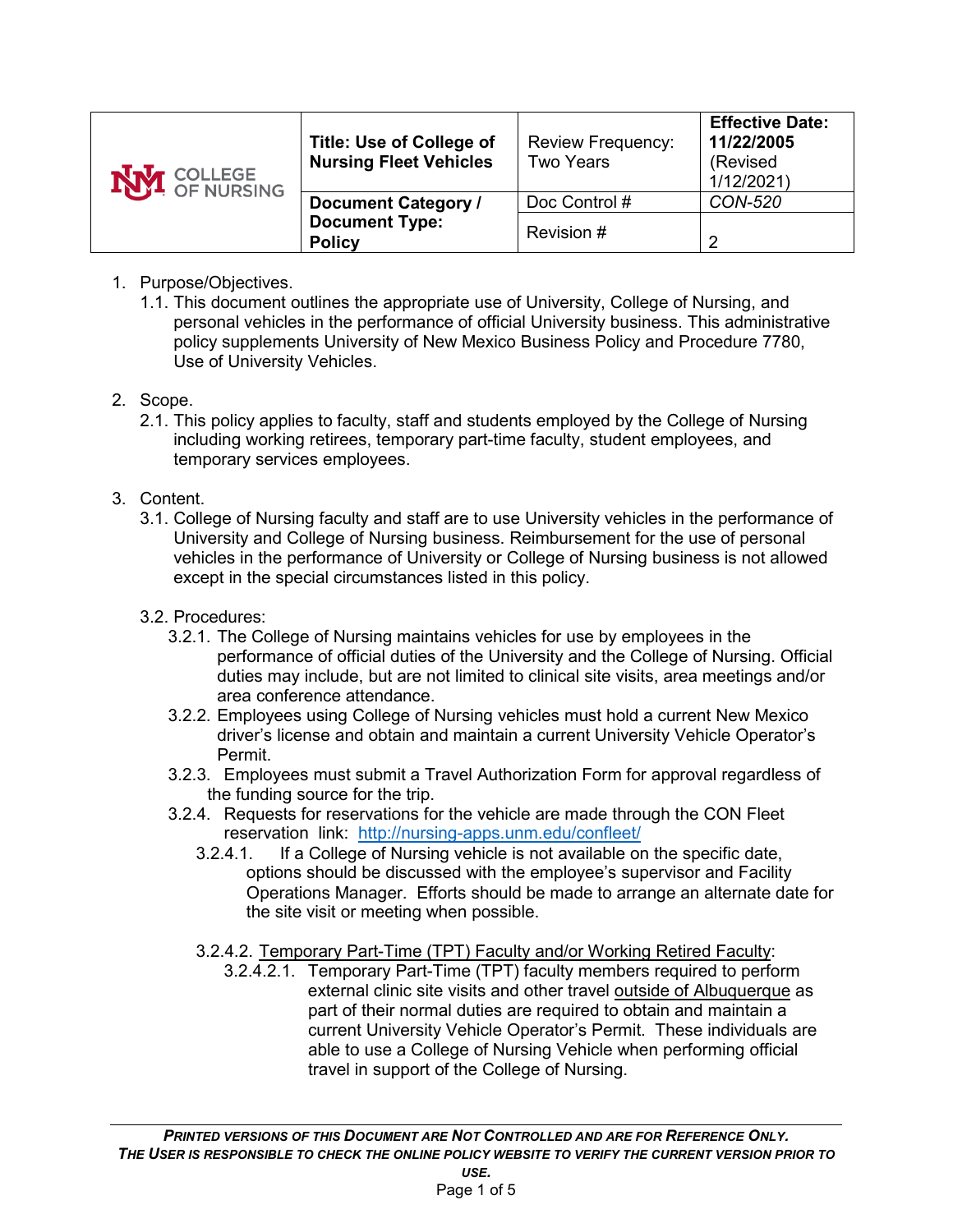- 3.2.4.2.2. Individuals who use their personal vehicles to perform official University and College of Nursing business must receive specific prior authorization by the Dean or designee in order to receive reimbursement for travel expenses.
- 3.2.4.3. Clinic Site Visit Travel:
	- 3.2.4.3.1. Employees traveling to clinical sites may use their own personal vehicles with the understanding that reimbursements for mileage will not be granted unless prior approval from the Dean or designee is received in conjunction with the employee's supervisor.
- 3.2.5. Grant Support:
	- 3.2.5.1. Employees requiring a vehicle to support work funded by an external grant/project may use a College of Nursing vehicle to accomplish these requirements.
	- 3.2.5.2. All externally funded grants/projects must cover the cost of transportation including fuel.
	- 3.2.5.3. As an alternative, if CON fleet cars are unavailable, these individuals may rent a University Vehicle from the University Automotive Department. The individual must have a current and valid University Vehicle Operator's Permit and sufficient funding in the grant for the rental expenses. Rental vehicles are subject to availability and requests should be submitted in advance.
- 3.2.6. Students and Work Study Employees:
	- 3.2.6.1. Students and work-study employees are not authorized to use their personal vehicle in the performance of official University and College of Nursing business.
	- 3.2.6.2. Should the regularly assigned duties of student and work-study employees necessitate the use of a vehicle, the employee's supervisor may submit a detailed written request to the CON Director of Finance & Administration that the student/work study employee be allowed to attend the University Defensive Driving Course and be issued a University Vehicle Operator's Permit.
		- 3.2.6.2.1. Upon approval of the request, the student/work study must take the University Defensive Driving Course, successfully complete the course and satisfy any additional requirements for the issuance of University Vehicle Operator's Permit.
		- 3.2.6.2.2. Taking the University Defensive Driving Course must not interfere with the student's class schedule. The University Defensive Driving Course is considered as paid time.
- 3.2.7. Temporary Services Employees:
	- 3.2.7.1. Temporary Services employees are not authorized to use their personal vehicle in the performance of official University and College of Nursing business.
	- 3.2.7.2. Should the regularly assigned duties of the Temporary Services employee necessitate the use of a vehicle, the employee's supervisor may request to the College Administrator that the Temporary Services employee be allowed to attend the University Defensive Driving Course and be issued a University Vehicle Operator's Permit.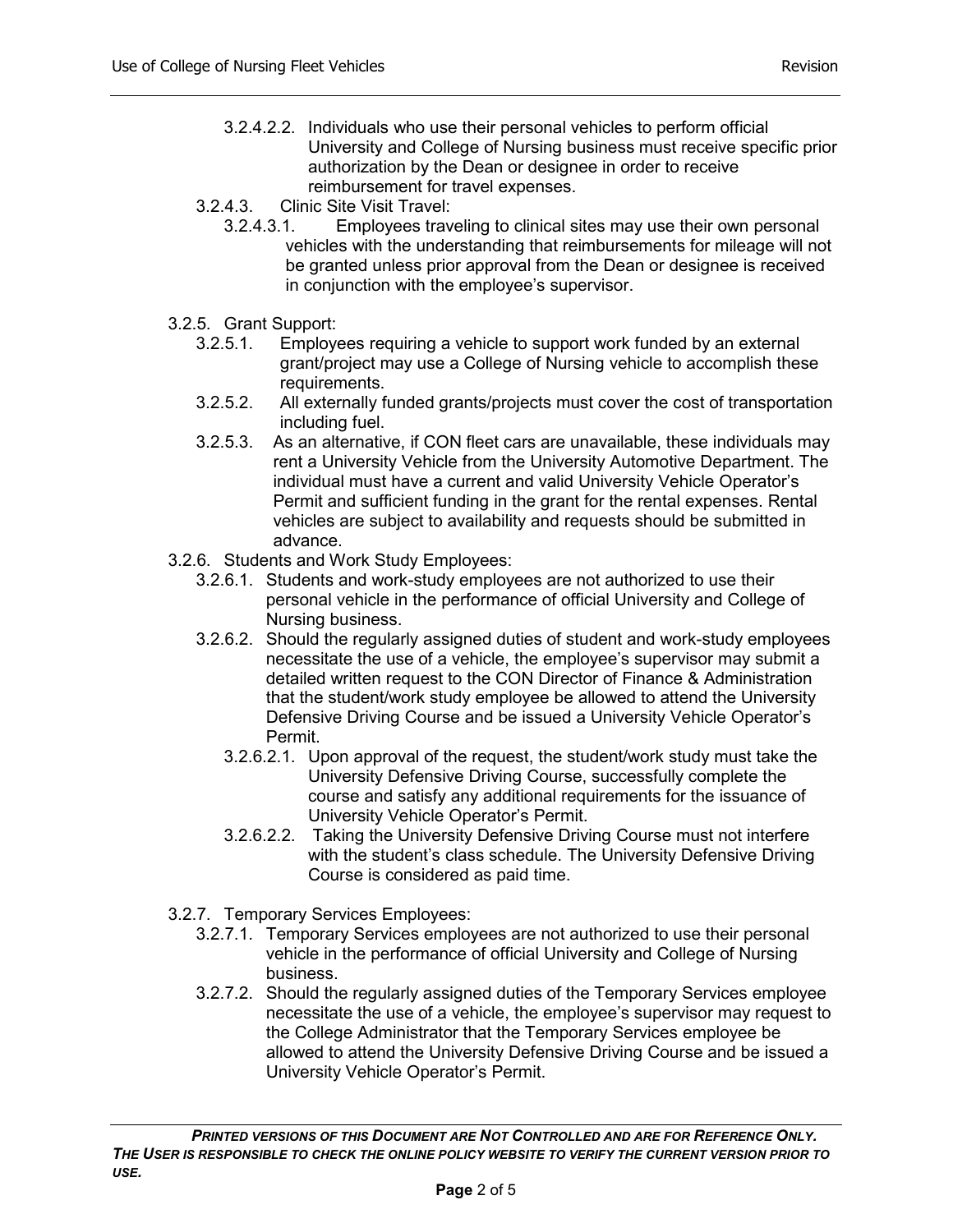- 3.2.8. Normally, University vehicles may not be used for transportation between the University and the employee's residence, even if the employee is required to return to the campus to perform his or her job outside of regular business hours.
	- 3.2.8.1. Should an employee need a vehicle to attend an out of town meeting, the employee may request an exemption to take the vehicle home to facilitate an early departure. The email request to the Facility Operations Manager will suffice.
- 3.3. CON Fleet Credit Card:
	- 3.3.1. Individuals using a College of Nursing vehicle credit card for the purchase of gasoline, minor maintenance and other authorized vehicle related expenses must submit all receipts for such purchases with the vehicle credit card to the Facility Operations Manager upon returning the vehicle to the College of Nursing.
		- 3.3.1.1. Receipts for gasoline purchases must contain the following information:
			- Vehicle Number
			- Number of gallons purchased
			- Price per gallon
			- Total amount of purchase
			- Odometer reading at the time of purchase.
		- 3.3.1.2. Receipts for non-gasoline purchases must contain the following
			- information:
				- Vehicle Number
				- Itemized list of goods or Services purchased
				- Total amount of purchase
				- Odometer reading at the time of purchase.
- 4. Responsibilities.

| <b>RESPONSIBILITIES</b>                       |                                                                                                                                                                                                             |  |  |  |  |
|-----------------------------------------------|-------------------------------------------------------------------------------------------------------------------------------------------------------------------------------------------------------------|--|--|--|--|
| <b>Position/Title/Group</b>                   | <b>Requirements/Expectations/Duties</b>                                                                                                                                                                     |  |  |  |  |
| Organizational<br><b>Services</b>             | Responsible for assuring adherence to this policy and related<br>policies.                                                                                                                                  |  |  |  |  |
| <b>Facility Operations</b><br>Manager         | Responsible for responding to reservation requests and tracking<br>all CON Fleet vehicles and assuring adherence to the policy<br>outlined in this document along with related University-level<br>policies |  |  |  |  |
| <b>College of Nursing</b><br><b>Employees</b> | Must adhere to this document.                                                                                                                                                                               |  |  |  |  |

- 5. Records Applicability/Retention
	- 5.1. Documentation related to this policy will be maintained in accordance with UNM Administrative Policies and Procedures, UAPPM Policy 6020, and applicable requirements of the New Mexico Public Records Act, N.M.S.A § 14-3-1 et. seq.
- 6. External Reference(s).
	- 6.1. None
- 7. Internal Reference(s).
	- 7.1. Administrative Policies and Procedures Manual Policy 4030: Travel: <https://policy.unm.edu/university-policies/4000/4030.html>

*PRINTED VERSIONS OF THIS DOCUMENT ARE NOT CONTROLLED AND ARE FOR REFERENCE ONLY. THE USER IS RESPONSIBLE TO CHECK THE ONLINE POLICY WEBSITE TO VERIFY THE CURRENT VERSION PRIOR TO USE.*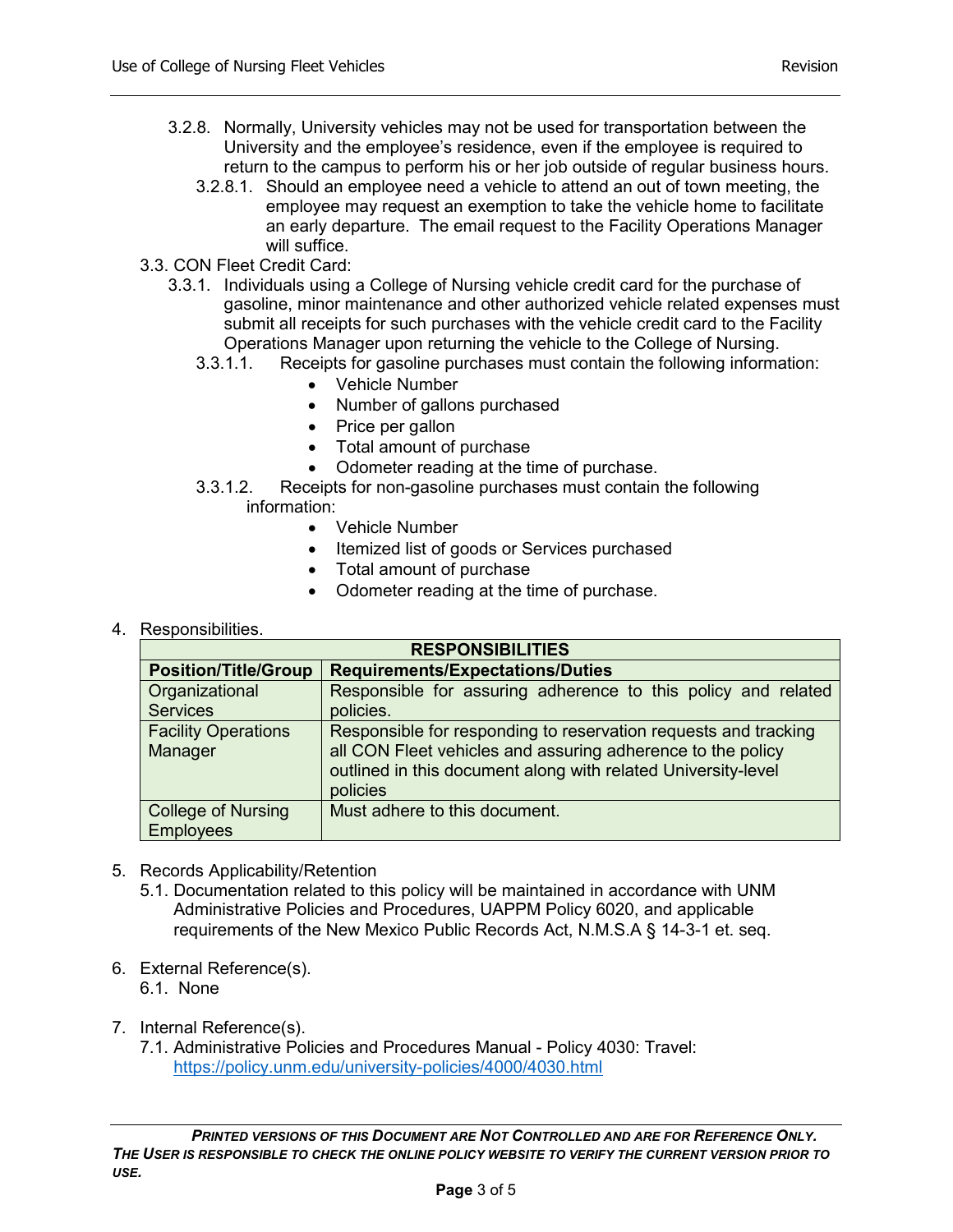- 7.2. University of New Mexico Business Policy and Procedure [Use of University Vehicles](https://policy.unm.edu/university-policies/7000/7780.html) [7780](https://policy.unm.edu/university-policies/7000/7780.html)
- 8. Definitions.
	- 8.1. None
- 9. Key Words. 9.1. Vehicle use, reimbursement
- 10. Attachments.

10.1. None

11. Approval Authority.

| <b>APPROVAL and Information</b>  |                                                                                                 |                   |                                    |  |  |
|----------------------------------|-------------------------------------------------------------------------------------------------|-------------------|------------------------------------|--|--|
| <b>Item</b>                      | <b>Contact Information</b>                                                                      | <b>Date</b>       | <b>Approved</b><br><b>Reviewed</b> |  |  |
| <b>Document Owner</b>            | College of Nursing Organizational Services and College of Nursing<br><b>Facilities</b>          |                   |                                    |  |  |
| Reviewer                         | Bryan Jackson, Facilities Operations<br>Manager                                                 | <i>07/22/2020</i> | Reviewed                           |  |  |
| Reviewer                         | Jeffery Dubinski-Neessen, Director of<br><b>Strategic and Enrollment Services</b>               | 7/22/2020         | Reviewed                           |  |  |
| Reviewer                         | Jose Gonzalez, Executive Director of<br>Finance and Administration, and Chief<br>of Staff       | 01/12/2021        | Reviewed                           |  |  |
| <b>Official Approver</b>         | Christine E. Kasper, Dean and Professor, College of<br><b>Nursing</b>                           |                   | Approved                           |  |  |
| <b>Official Signature</b>        | Digitally signed by Christine E<br>Ohisfortbager<br>Kasper<br>Date: 2021.01.24 19:13:22 -07'00' |                   |                                    |  |  |
| <b>Document Origination Date</b> |                                                                                                 | 2/1/2021          |                                    |  |  |
| <b>Document Effective Date</b>   |                                                                                                 | 2/1/2021          |                                    |  |  |

*PRINTED VERSIONS OF THIS DOCUMENT ARE NOT CONTROLLED AND ARE FOR REFERENCE ONLY. THE USER IS RESPONSIBLE TO CHECK THE ONLINE POLICY WEBSITE TO VERIFY THE CURRENT VERSION PRIOR TO USE.*